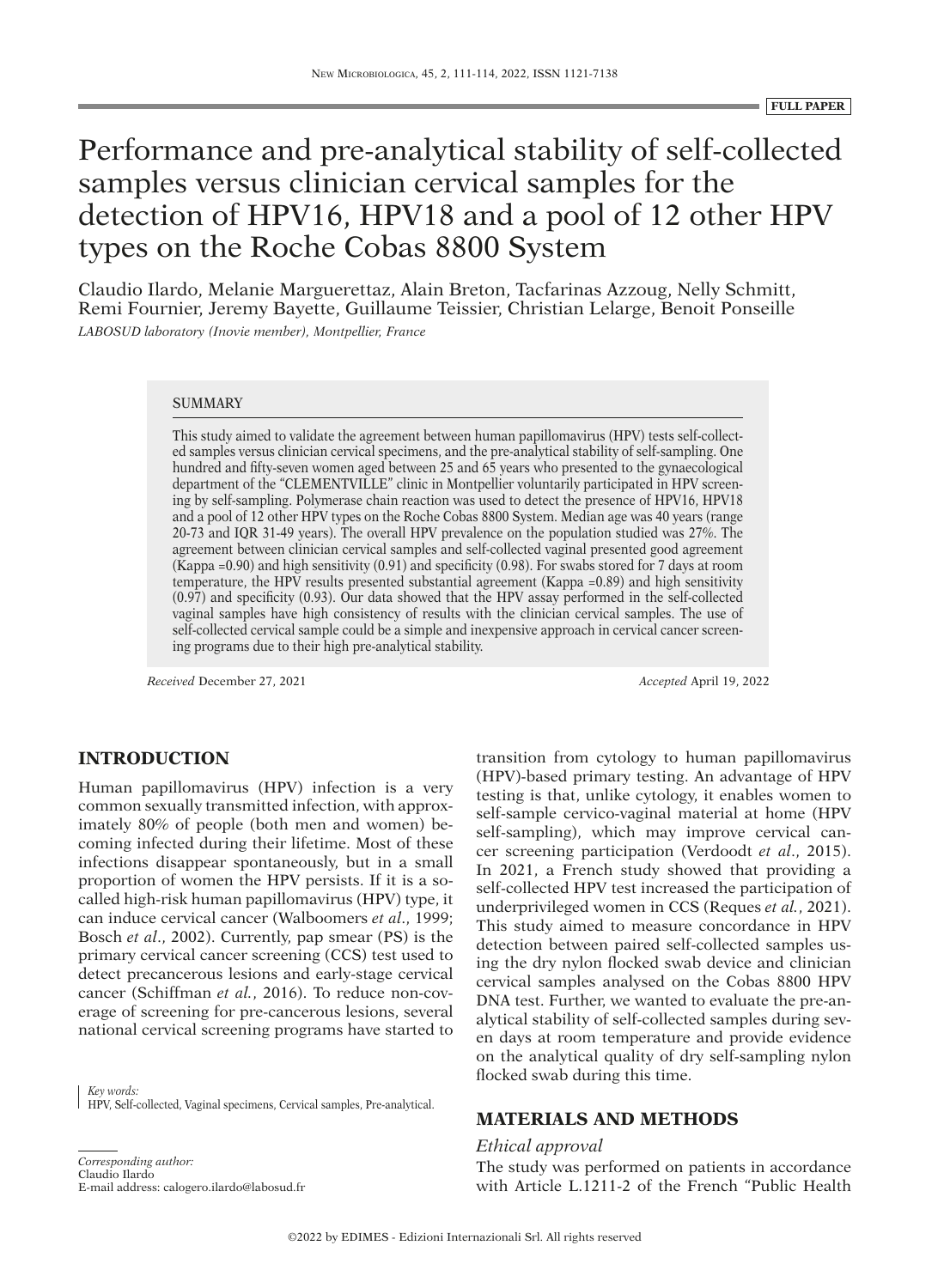Code." It used completely anonymized residual clinical swab sample material. All participants were informed of the study's objectives, and their participation was voluntary after providing written informed consent. The laboratory investigations were carried out in accordance with the General Data Protection Regulation (EU Regulation 2016/679 and Directive 95/46/EC) and the French data protection law (Law 78-17 of 6 January 1978 and Decree 2019-536 of 29 May 2019), which does not require a review by an ethics committee for the secondary use of samples collected for health-care purposes. In such case, the use of elements and products of the human body for a medical or scientific purpose other than that for which they were removed or collected is possible (article L.1211-2 of the French Public Health Code). The "Labosud Database" is registered at the French National Commission on Informatics and Liberty, CNIL, under record No. 2073511v0.

## *Inclusion of participants*

From August 2021 to September 2021, one hundred and fifty-seven women aged 25 to 65 years who presented to the gynaecological department of the "Clémentville" clinic in Montpellier, France for a pap smear (PS) cervical cancer screening (CCS) test, were offered the option to self-collect a vaginal sample for HPV testing before the gynaecological checkup. If they agreed, they were given a self-sampling kit comprising two dry nylon flocked swabs (FLO-QSwab® 5E089N, Copan SPA, Brescia, Italy), with written and picture-based user instructions showing how to collect the cervico-vaginal sample with the device. The clinician was available in case the participant had any questions about collecting the sample. After self-collection, the gynaecologist practitioner conducted a pap smear. The exclusion criterion was collecting the self-sample in menstrual cycle due to potential interference, in that the presence of blood at levels above 10% could inhibit the PCR.

## *Vaginal self-samples: storage and analysis*

Upon arrival at the laboratory, the first dry nylon flocked swab was placed in 20 ml of cell medium (Roche Cell Collection Medium reference 07994745190, Roche Diagnostics, Mannheim, Germany) and stored at room temperature until the day of analysis. The second dry nylon flocked swab was stored for 7 days at room temperature before being placed in 20 ml of cell medium. The protocol using this medium did not require any pre-treatment before performing the HPV. Only HPV testing was performed from the self-sampling collection.

*Clinician-collected samples: storage and analysis*  For the clinician-collected samples, the brush head was placed in 10 ml of SurePath medium (reference 4911253, BD Diagnostics, Burlington, NC) and stored at room temperature until the day of analysis. For the SurePath medium, a denaturation step of the medium at 95°C for 20 minutes was required before proceeding with the HPV test. As HPV testing is recommended only in women over 30 years of age, and in order not to be restricted to this age category, we added a free HPV test in addition to the cytology study for patients under 30 years of age.

#### *Biological analyses*

The HPV test selected for the study was the Roche Real-Time High-Risk HPV test (real-time PCR) reference 07460155190, which identifies the DNA of the L1 gene of HPV16 and HPV18 separately and the pool of 12 other hrHPV types (31, 33, 35, 39, 45, 51, 52, 56, 58, 59, 66, 68) with the Cobas® 8800 (Roche Molecular System, Pleasanton, CF, USA).

#### *Statistical analyses*

Percent agreement and kappa coefficients (Cohen, 1960) with a 95% confidence interval (CI) were calculated to estimate the agreement of evidence and recommendation levels between all paired samples. According to Landis and Koch (1997), kappa coefficients can be interpreted as one of the following six degrees of agreement: poor  $( $0$ ), slight  $(0.01-0.20)$ ,$ fair (0.21-0.40), moderate (0.41-0.60), substantial (0.61–0.80), and almost perfect (0.81-1.00).

The percent agreement between the paired samples was calculated as the proportion of concordant sample sets divided by the total number of samples. The sensitivity and specificity of HPV detection in the self-samples with corresponding 95% CI is based on the binomial distribution using the clinician-collected samples as reference standard.

The concordance between dry nylon flocked swab placed in cell medium immediately (D0) and seven days after collection (D7) was assessed using the same statistical analysis.

## **RESULTS**

#### *Participants' characteristics*

157 women were enrolled. The median age was 40 years (range 20 -73 and IQR 31-49 years). The overall HPV prevalence in the population studied was 27%. *Table 1* shows age-specific prevalence (of any HPV

**Table 1** *- Demographic characteristics of study participants (N=157) and prevalence of HPV results.*

| Age (years) | $N(\%)$ | HPV negative<br>prevalence % | <b>HPV</b> positive<br>prevalence % |  |  |
|-------------|---------|------------------------------|-------------------------------------|--|--|
| 20-30       | 37(24)  | 57                           | 43                                  |  |  |
| $31 - 40$   | 44 (28) | 80                           | 20                                  |  |  |
| $41 - 50$   | 43(27)  | 93                           |                                     |  |  |
| 51-60       | 27(17)  | 85                           | 15                                  |  |  |
| >61         | 6(4)    | 100                          | 0                                   |  |  |
|             |         |                              |                                     |  |  |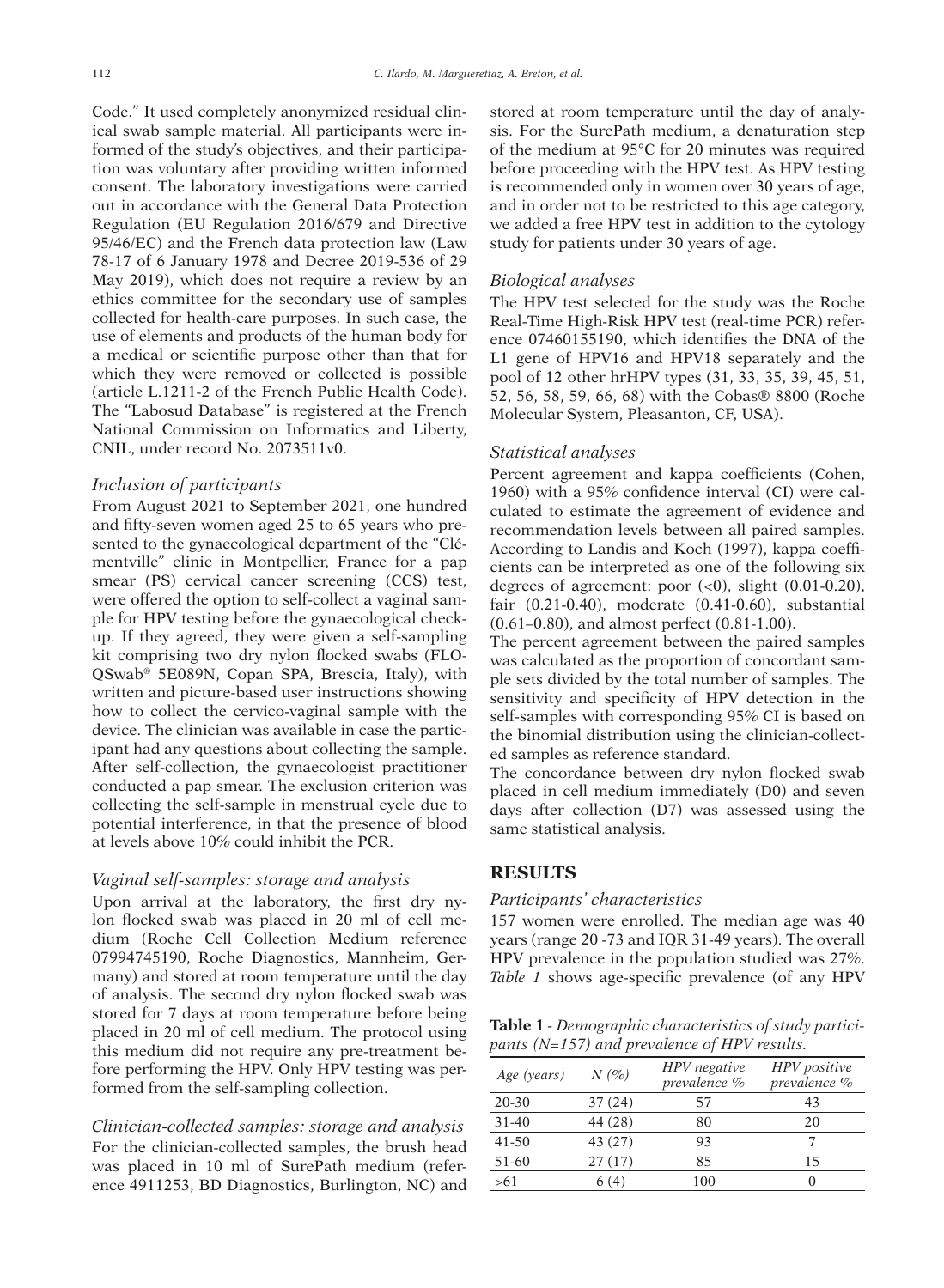type) that changed with age, from a peak of 43% in women aged 20-30 years to less than 20% in the older age categories (31-60 years).

## *Prevalence of HPV types*

The most common HPV types in cytologically normal women were as follows: Other HPV (67%), HPV 16 (17%), HPV 18 (11%) and HPV16/Other HPV (6%). The prevalence HPV types in cytologically abnormal women were Other HPV (53%), HPV 16 (13%), HPV 16/ HPV18 (13%), HPV 16/Other HPV (13%) and HPV 18/Other HPV (7%).

# *Agreement between HPV results and cytology diagnosis*

All cervical samples from patients under 30 years old or with a positive HPV result were reviewed by a cytotechnologist for the presence of normal and abnormal cells. The threshold for an abnormal/positive sample was set as atypical squamous cells of unknown significance or greater using the Bethesda Nomenclature (Apgar *et al*., 2003). The abnormal/ positive sample rate in the study population was 10.2%. The agreement rate between the cytology diagnosis, clinician cervical samples and self-collected vaginal sample were comparable. Compared to the cytology results, HPV testing showed high sensitivity  $(0.90)$  and lower specificity (around 0.50) (*Table 2*).

# *Agreement between clinician cervical samples and self-collected vaginal*

The HPV results presented good agreement (Kappa =0.90) and high sensitivity  $(0.91)$  and specificity (0.98) (*Table 3*).

## *Pre-analytic stability of self-sampling*

The rate of invalid results was 0% for the flocked swab placed in cell medium immediately (D0) and 6.5% ( $N=10$ ) for those placed seven days after the collection (D7). In  $7.2\%$  (N=11) of the samples, the 7-day time limit was exceeded, and they were excluded from the study. For swabs stored for 7 days at room temperature, the HPV results presented good

**Table 2** *- Agreement between positive HPV results and cytological diagnosis.*

| Cytology<br>diagnosis  | No (%)   | Clinician cervical samples |                   |                                 |            | (Dav 0)           | Self-collected vaginal sample   | Self-collected vaginal sample<br>(Day 7) |                   |                        |  |
|------------------------|----------|----------------------------|-------------------|---------------------------------|------------|-------------------|---------------------------------|------------------------------------------|-------------------|------------------------|--|
|                        |          |                            |                   | <i>Invalid</i>                  |            |                   | <i>Invalid</i>                  |                                          | <i>Invalid</i>    |                        |  |
|                        |          | <b>HPV</b>                 | <b>HPV</b>        | Results or                      | <b>HPV</b> | <b>HPV</b>        | Results or                      | <b>HPV</b>                               | <b>HPV</b>        | Results or             |  |
|                        |          | positive                   |                   | negative Exceeding the positive |            |                   | negative Exceeding the positive |                                          |                   | negative Exceeding the |  |
|                        |          | (No)                       | (No)              | pre-analytical                  | (No)       | (No)              | pre-analytical                  | (No)                                     | (No)              | pre-analytical         |  |
|                        |          |                            |                   | time(No)                        |            |                   | time(No)                        |                                          |                   | time $(No)$            |  |
| <b>NILM</b>            | 39(24,8) | 18                         | 21                | 0                               | 17         | 22                | $\Omega$                        | 19                                       | 18                | 2                      |  |
| ASC-US                 | 5(3.2)   | 4                          |                   | $\Omega$                        | 5          | $\Omega$          | $\Omega$                        | 5                                        | $\theta$          | $\Omega$               |  |
| ASC-H                  | 1(0.6)   |                            | $\Omega$          | $\Omega$                        | $\Omega$   |                   | $\mathbf{0}$                    | $\Omega$                                 | $\Omega$          |                        |  |
| <b>LSIL</b>            | 7(4.5)   |                            | $\Omega$          | $\theta$                        |            | $\Omega$          | $\Omega$                        | 6                                        | $\theta$          |                        |  |
| <b>HSIL</b>            | 3(1.9)   | 3                          | $\Omega$          | $\theta$                        | 3          | $\Omega$          | $\Omega$                        | 2                                        | $\Omega$          |                        |  |
| Agreement rate $(\% )$ |          | 65.5                       |                   |                                 | 67.3       |                   | 63.3                            |                                          |                   |                        |  |
| Kappa (95% CI])        |          |                            | $0.36(0.13-0.59)$ |                                 |            | $0.39(0.15-0.62)$ |                                 | $0.35(0.11-0.59)$                        |                   |                        |  |
| Sensitivity (95% CI])  |          |                            | $0.94(0.82-1.00)$ |                                 |            | $0.94(0.82-1.00)$ |                                 |                                          | $1.00(1.00-1.00)$ |                        |  |
| Specificity (95% CI])  |          |                            | $0.54(0.38-0.70)$ |                                 |            | $0.55(0.40-0.71)$ |                                 | $0.49(0.32-0.65)$                        |                   |                        |  |

Legend: NILM (negative for intraepithelial lesions or malignancy); ASC-US (atypical squamous cells of undetermined significance); ASC-H (atypical squamous cells, cannot exclude high grade squamous intraepithelial lesion); LSIL (low-grade squamous intraepithelial lesion); HSIL (positive for high-grade squamous intraepithelial lesion or carcinoma.

**Table 3** *- Agreement of HPV results between the clinician cervical samples (CCS) and the self-collected vaginal samples (SCS) according to pre-analytical time.*

| Storage time<br>after collection                     | CCS sample<br>negative and<br>SCS<br>samples<br>negative | CCS sample<br>negative and<br>SCS<br>samples<br>positive | CCS sample<br>positive and<br>SCS<br>samples<br>negative | CCS sample<br><i>positive and</i><br>SCS<br>samples<br>positive | <b>Invalid</b><br>test | Untreated<br>(time<br>limit<br>exceeded) | Agreement<br>rate<br>$(\% )$ | Kappa<br>$(95\% CI)$    | Sensitivity<br>$(95\% CI)$ | Specificity<br>$(95\% CI)$ |
|------------------------------------------------------|----------------------------------------------------------|----------------------------------------------------------|----------------------------------------------------------|-----------------------------------------------------------------|------------------------|------------------------------------------|------------------------------|-------------------------|----------------------------|----------------------------|
| Placed<br>immediately<br>in the cell<br>median(D0)   | 122                                                      |                                                          |                                                          | 30                                                              | 0                      |                                          | 96.8                         | 0.90<br>$(0.81 - 0.99)$ | 0.91<br>$(0.81 - 1.00)$    | 0.98<br>$(0.96 - 1.00)$    |
| Storage for 7<br>days at room<br>temperature<br>(D7) | 103                                                      | 4                                                        |                                                          | 28                                                              | 10                     | 11                                       | 96.3                         | 0.89<br>$(0.80 - 0.99)$ | 0.97<br>$(0.90 - 1.00)$    | 0.96<br>$(0.93 - 1.00)$    |